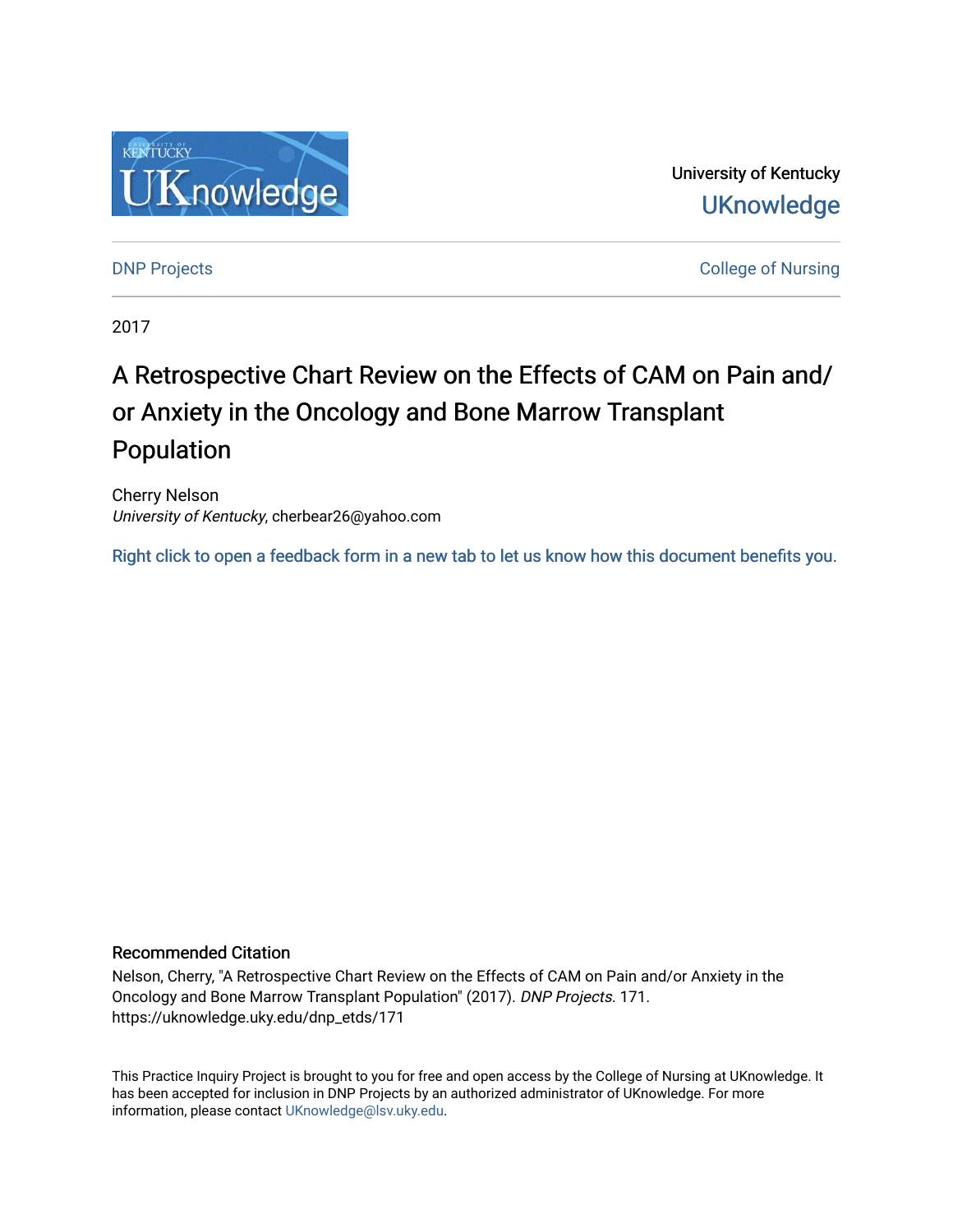DNP Final Project Report

A Retrospective Chart Review on the Effects of CAM on Pain and/or Anxiety in the Oncology and Bone Marrow Transplant Population

Cherry Nelson, BSN, RN

University of Kentucky College of Nursing Fall 2017

Sheila Melander PhD, APRN, ACNP-BC FCCM, FAANP, FAAN- Committee Chair Sharon Lock, PhD, APRN, FNAP, FAANP-Committee Member Rachael Busse MD-Clinical Mentor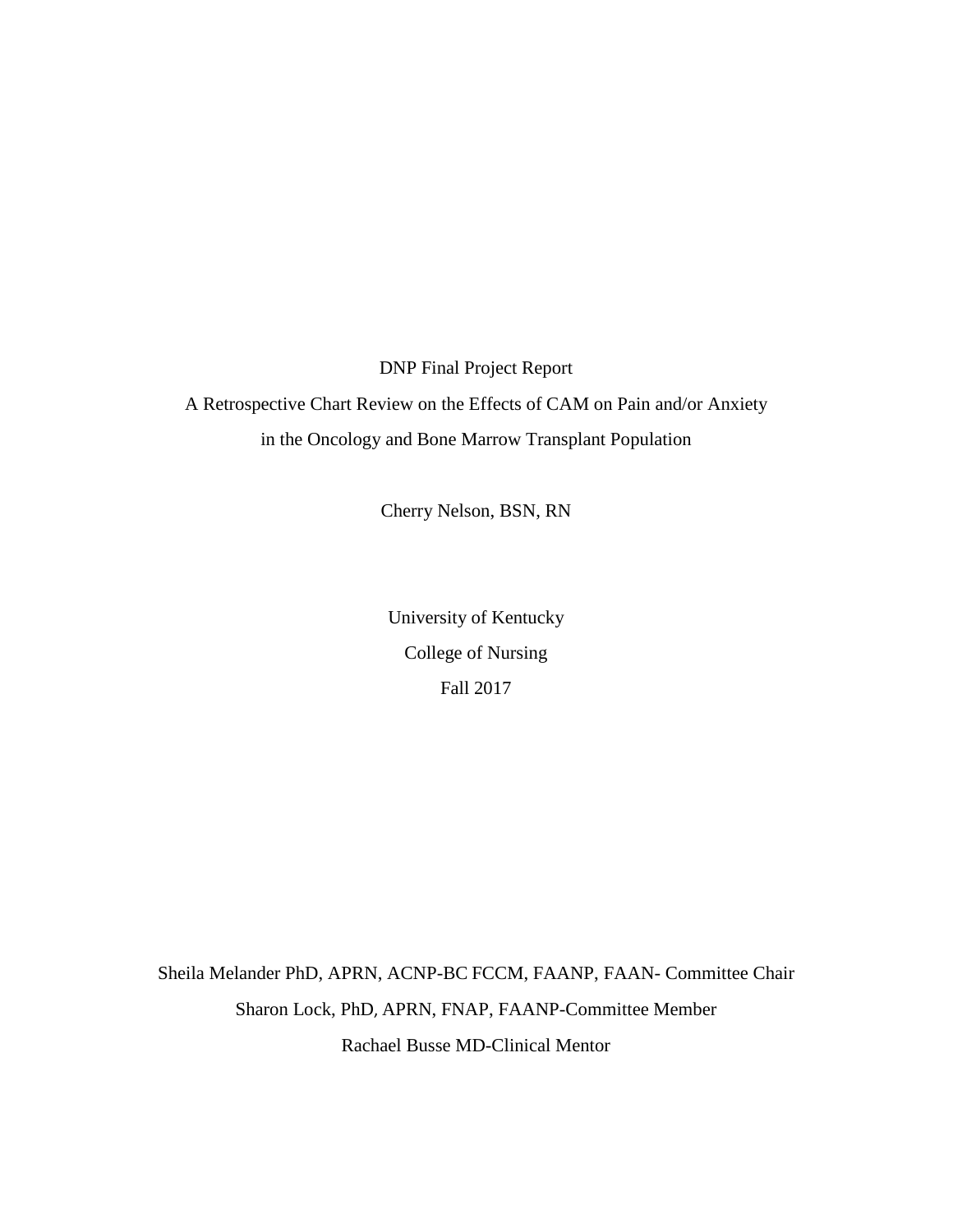#### **Dedication**

This work and my DNP project is dedicated to God and a handful of people. I give honor and glory to God for giving me this opportunity and allowing me to complete this program. I pray that it allows me to do His work. To my husband, my best friend, thank you for doing more than your fair share to allow me to pursue my dreams. Thank you for picking up my slack around the house and raising our girls. I was gone many nights and left you to parent them alone, you've done an amazing job with them and have done so without complaint. Thank you for your understanding when we have had to put multiple things on hold for the sake of a better future. You support has been immeasurable, your ability to step into any situation and tell me to go study has been a breath of relief on numerous occasions. Without you, I could never have done this. You are amazing and I am better for having married you—I love you. To my amazing daughters, Kailani and Leila—this journey has taken up most of your young lives, but has always been intended to better all of ours. Thank you for loving me unconditionally, and not crying too much when I left to go study. Thank you both for being my motivation and my main reason for embarking on this journey. Thank you for your love and your hugs and your smiles, they kept me going when I wanted to quit. To my fellow tri-pod members, Kristyn Clark and Whitney Spear. The laughs, the tears, the late nights, the coffee. I would not have wanted to do this with anyone else, and I don't think I could have if I had tried. You both inspire me to be a better me. Tri-pod for life. To my mom, your belief in me surpasses my own. Thank you for always knowing I could do it and reminding me, too. Dad, you passed before you could see me graduate and call me Doctor, but you have been with me every step of this journey. I hope I made you proud.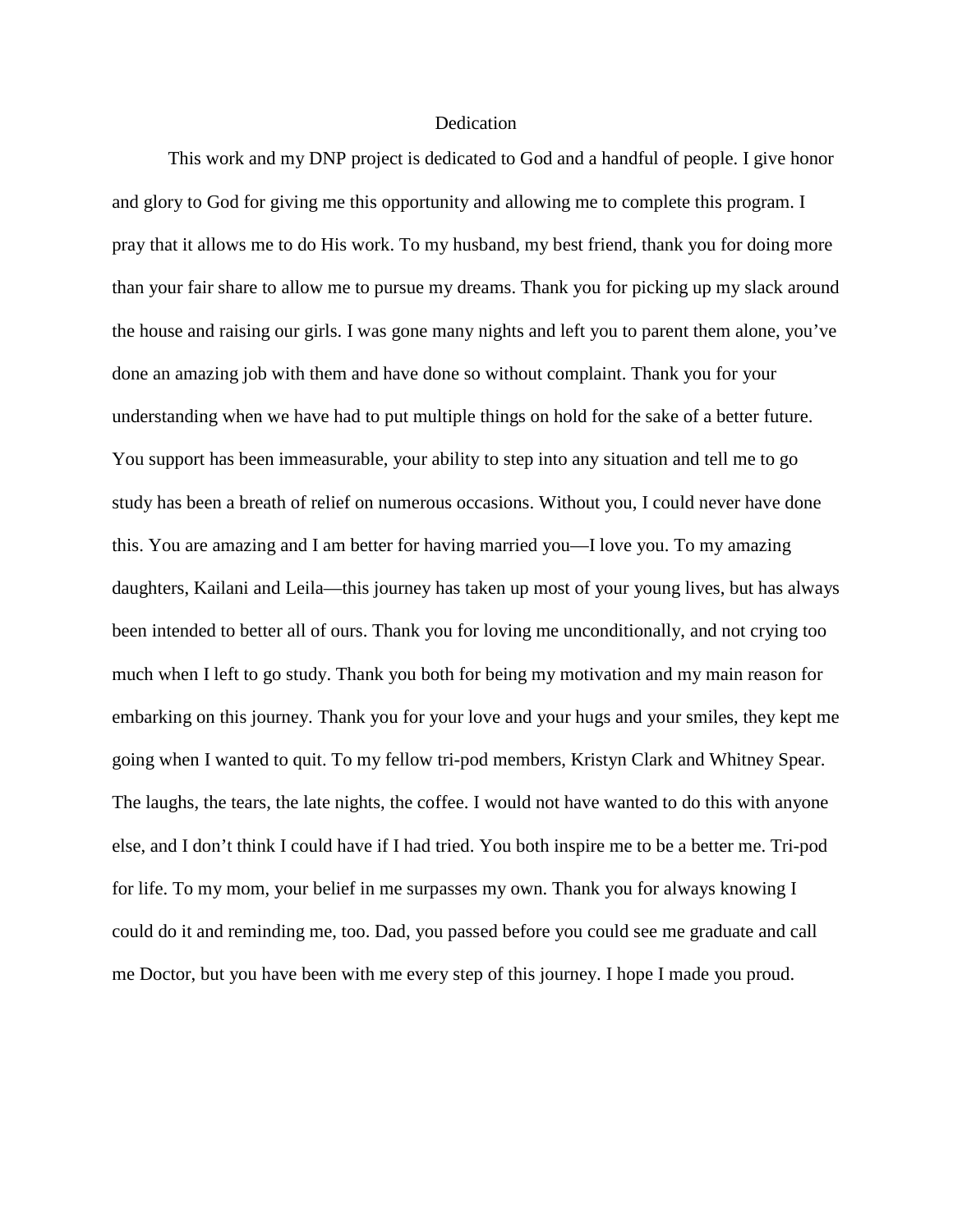#### Acknowledgements

I do not have adequate words to express my gratitude and appreciation to my advisor, Dr. Sheila Melander. You have supported me when others would have given up on me. You built my trust and encouraged me to trust the process, no matter how frustrating. The countless calls, texts, e-mails, and the meals, meetings and events I interrupted with them—you never got irritated with me. I could not have done this without you in my corner, fighting with me and for me. You make a difference in so many lives—thank you for making one in mine. I would also like to thank Professor Dr. Sharon Lock and Dr. Rachel Busse, MD for taking the time to serve as my committee members. Dr. Lock, your patience and understanding has not gone unnoticed, and has been greatly appreciated. Dr. Busse, your patience, guidance and advice has been humbling. Your thoughts and opinions are valued and essential for my study completion. You are a visionary, and I hope I have done you justice. Jennifer Bradly, your work is a gift and a calling. I am blessed to have met you through this project and hope I have done you justice. This would not have been possible without you.

I would also like to thank members of the staff at the University of Kentucky and Norton Healthcare who offered extra support to me and this study. Without you, I would not be here. Dr. Kim Tharp-Barrie (professional mentor), Ms. Betty Hayes (protector and polisher of all things rough), Dr. Amanda Wiggins (statistician), and Tricia MacCallum (technical support for all things I struggled with). A debt of gratitude to Norton Healthcare for believing in me and sponsoring me to attend the University of Kentucky to achieve my DNP degree.

Norton Healthcare Scholarship Recipient: This Doctor of Nursing Practice project and program of study was fully funded through the University of Kentucky College of Nursing and Norton Healthcare academic-practice partnership.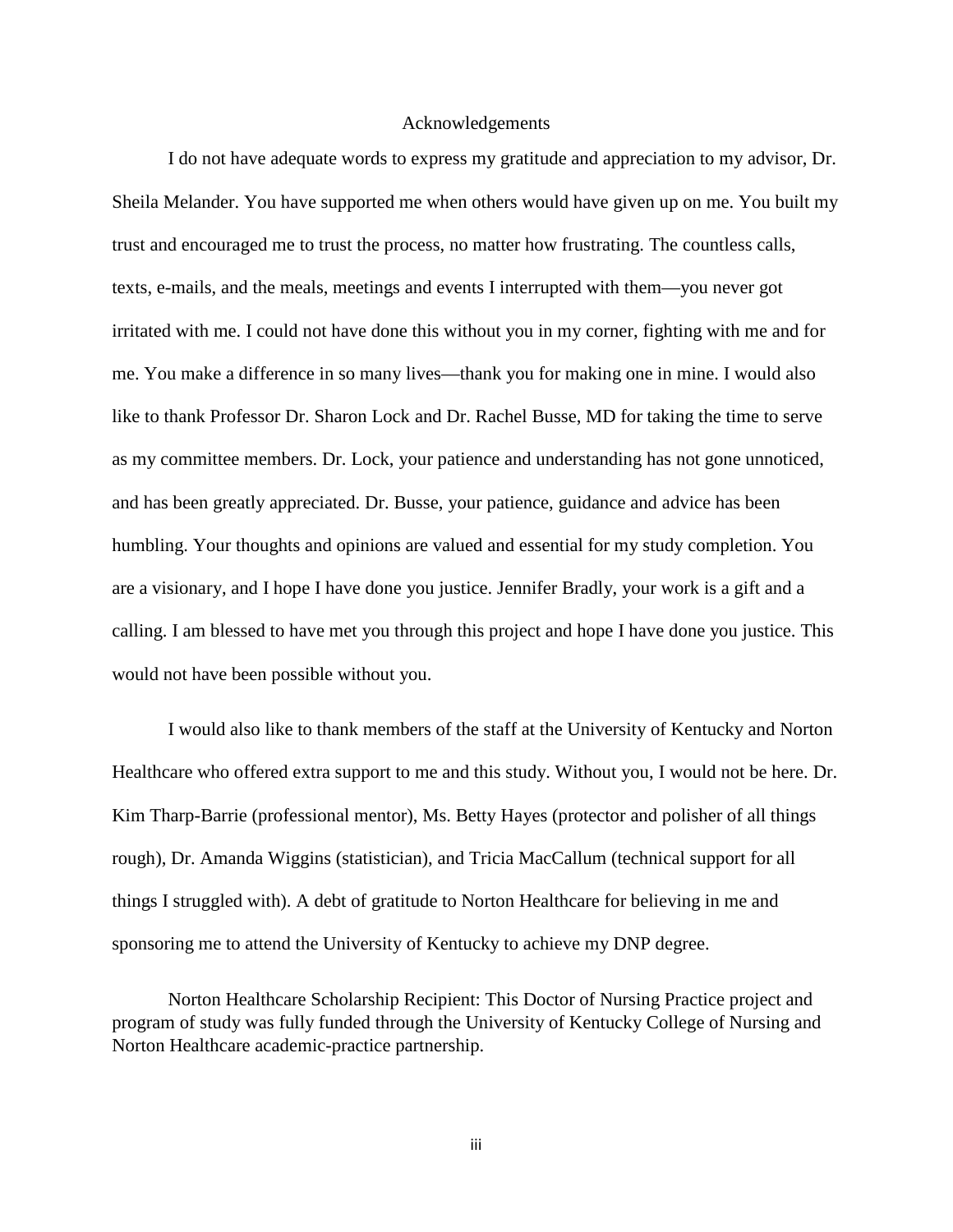## Table of Contents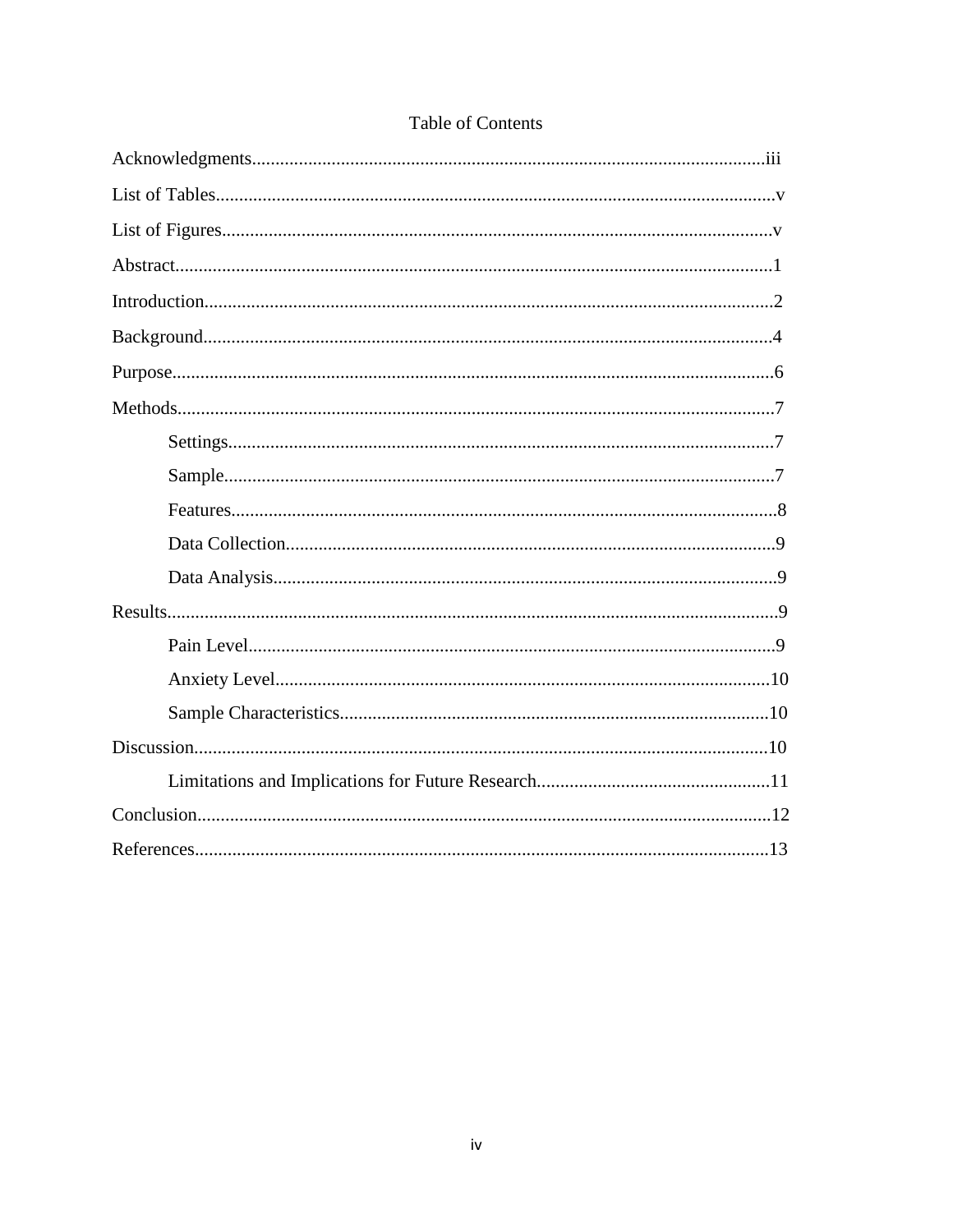### List of Tables

| Table 1. Demographic and Clinical Characteristics of the Study Sample15                 |  |
|-----------------------------------------------------------------------------------------|--|
| Table 2. Paired Samples Statistics of Pain and Anxiety Before and After CAM Treatment15 |  |
|                                                                                         |  |

# List of Figures

| Figure 1. Comparison of Pain and Anxiety Before and After JSJ Treatment17 |  |
|---------------------------------------------------------------------------|--|
|                                                                           |  |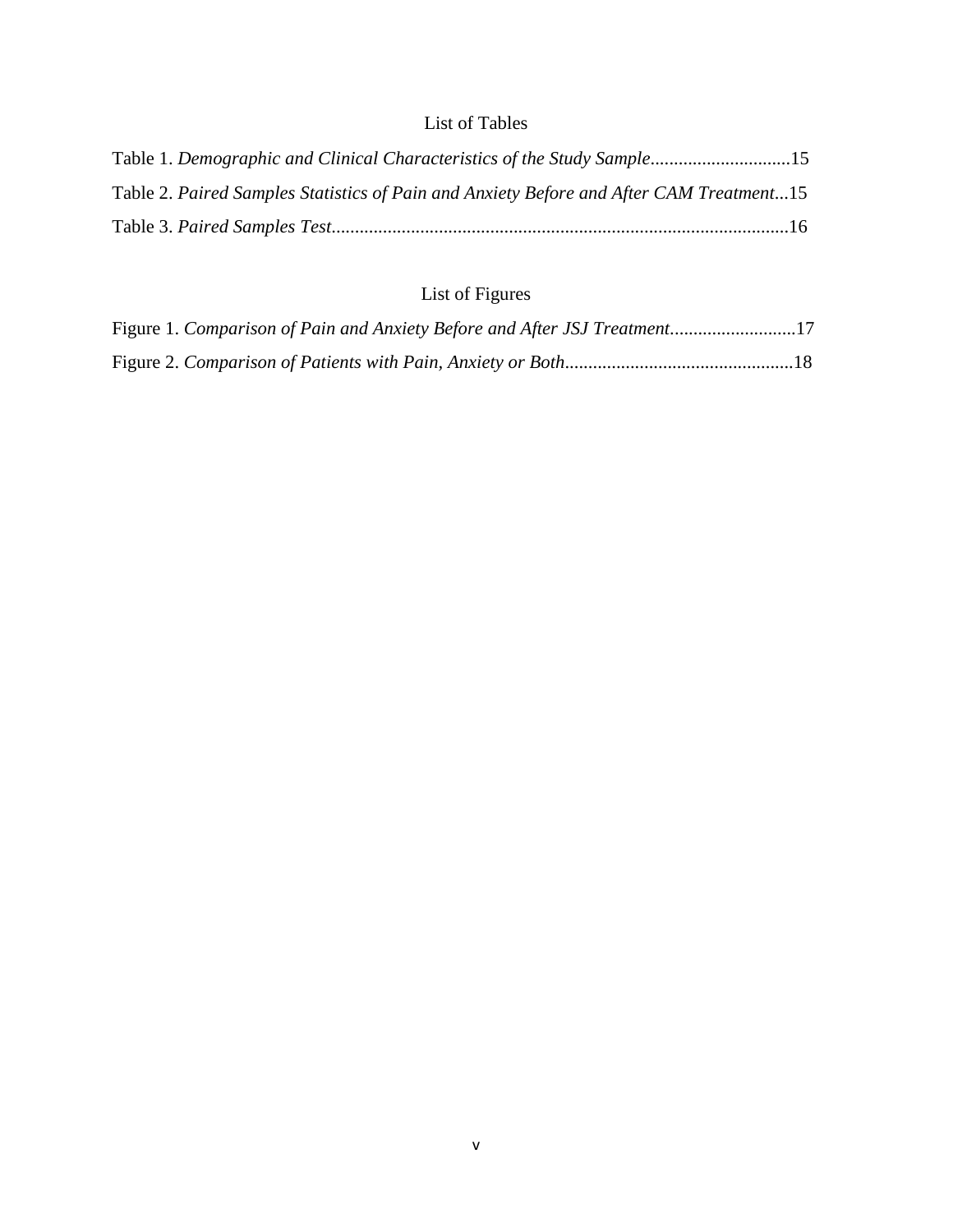#### **Abstract**

PURPOSE: The purpose of this study was to promote integrative medicine by evaluating the efficacy of Complementary Alternative Medicines (CAM) on pain and/or anxiety reduction in the oncology and bone marrow transplant population. The four modalities of CAM were Massage, Jin Shin Jyutsu (JSJ), Aromatherapy and Narrative Medicine.

METHODS: The design was single center, retrospective chart review, focusing on medications for pain, medications for anxiety, self-reported pain levels, self-reported anxiety levels, chronicity of pain and acuity of pain prior to and after the CAM modality/s implementation.

RESULTS: Due to the lack of electronic documentation of Massage, Aromatherapy and Narrative medicine, JSJ was the only modality included in the study. The sample consisted of 59 patients and 104 JSJ encounters for the period June 2016 to June 2017. Pain and anxiety were significantly reduced after the implementation of JSJ. Pain and anxiety acuity and chronicity and medications used to treat them were not documented. The average pain score was 4.4 before CAM intervention and 2.8 after CAM intervention. The average anxiety/stress rating was 4.6 before CAM intervention and 2.2 after CAM intervention.

CONCLUSION: Decrease in pain and anxiety scores were both statistically significant after the implementation of JSJ in the oncology and bone marrow transplant population.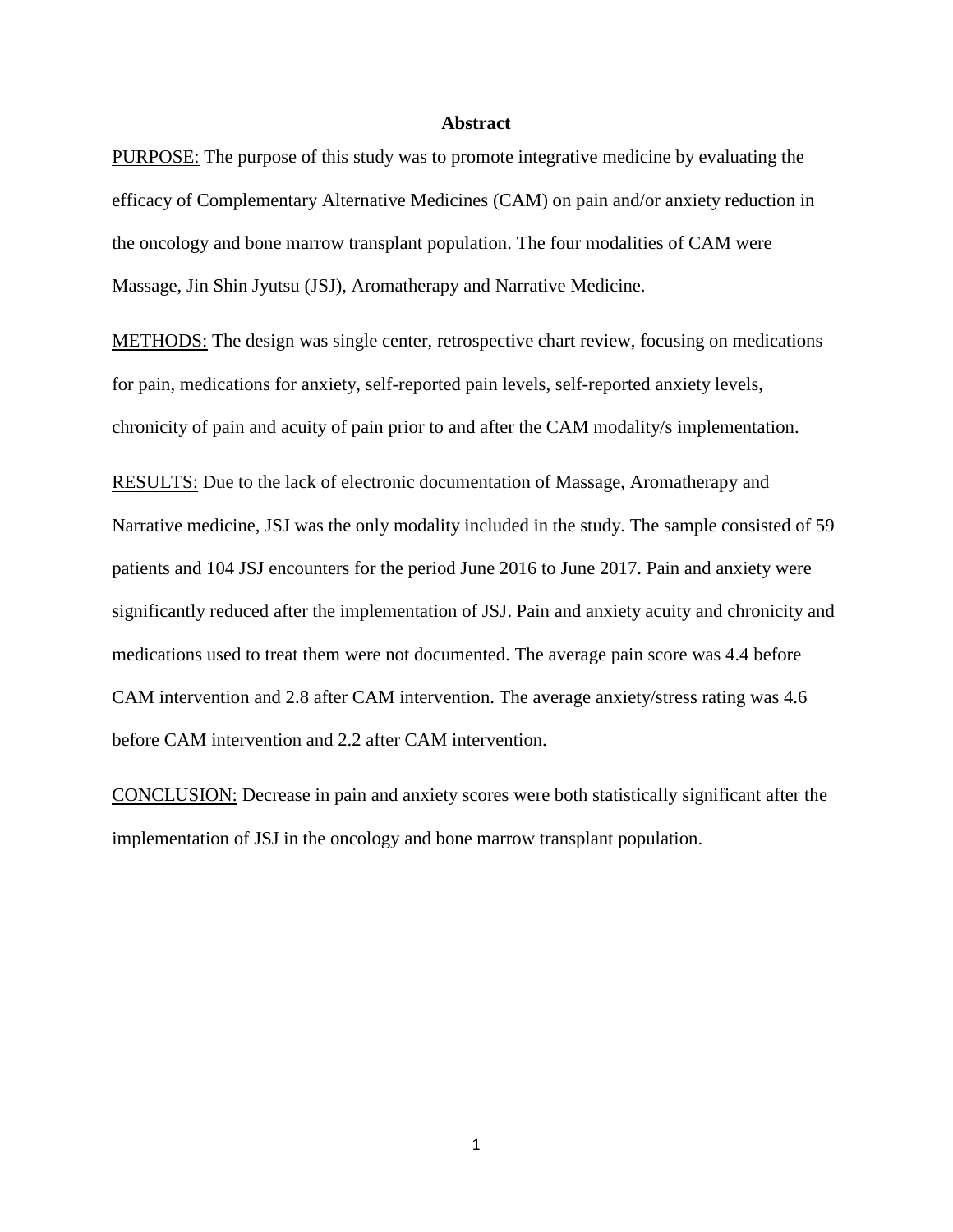#### **Introduction**

The widespread use of complementary/alternative medicine (CAM) has acquired national attention, and the value of CAM continues to grow. A 2002 study showed the general population has an interest in some form of CAM. When the definition of CAM included prayer, specifically for health reasons, 62% of adults stated they used it in the past 12 months. When prayer was excluded from the definition of CAM, 36% of adults used some form of CAM during the last 12 months. The 10 most commonly used forms of CAM were: prayer for self, prayers by others, natural products, deep breathing, participation in prayer group for self-health, meditation, chiropractic care, yoga, massage, and diet-based therapies. CAM use differs by sex, race, health insurance status, hospitalization, geographic region and tobacco or alcohol use (Barnes, 2008).

A 2014 study describing nurse practitioners' (NPs) beliefs in effectiveness, knowledge, referral and use of CAM showed that 95% of NPs believe that they should have knowledge of the most common CAM practices and 81% of the NPs surveyed believe CAM treatments have a legitimate use in allopathic medicine (Geisler, 2014). But it is not just NPs who desire the merge between CAM and traditional medicine. In a 2006 self-administered survey of 112 community clinicians in 32 rural counties in eastern Kentucky, 94% of clinicians reported patient use of CAM and most clinicians reported recommending CAM to patients. Although most of these clinicians reported that they would recommend CAM to patients, 70% also expressed an interest in learning more about CAM through continuing education. These surveyed clinicians stated they are motivated to learn more so they can appropriately advise their patients on evidence-based, clinically relevant CAM to provide better care (Flannery, Love, Pearce, Luan, & Elder, 2006).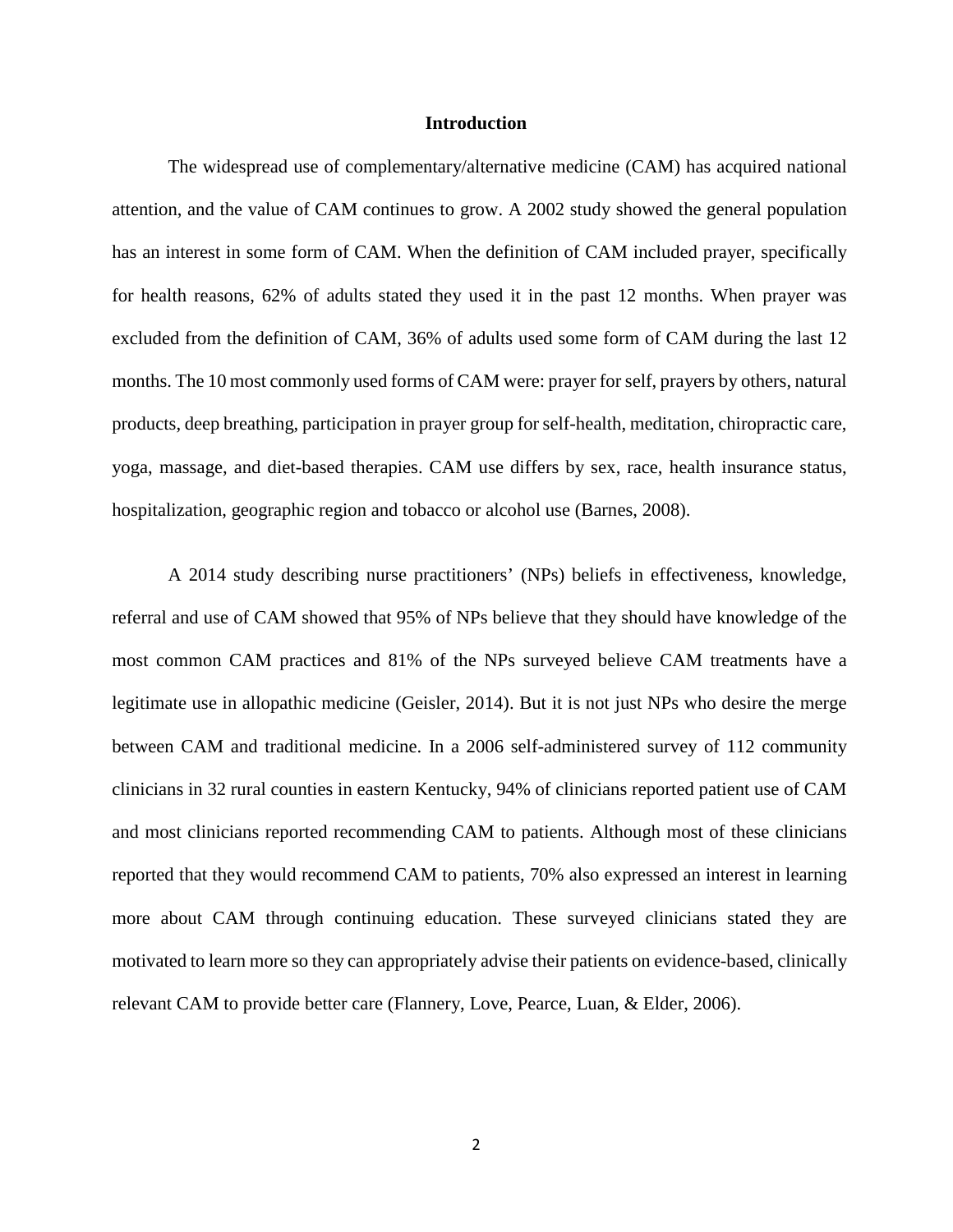With CAM becoming more readily accessible and accepted by mainstream society, nonpharmacologic treatments need to be further researched and evaluated for efficacy on pain and anxiety reduction. If research yields that these CAM options are effective in the treatment of pain and anxiety in the inpatient oncology and bone marrow transplant population, then primary care providers should be educated on this evidence-based practice so they may better serve their patient population with a variety of outpatient options other than pharmaceuticals. Practitioners that are not educated in, or not comfortable with referring patients to CAM practitioners may be unintentionally leaving these options off the table for their patients.

Since the guideline treatment for the assessment and management of pain as stated in recommendation 3.2 by the National Guideline Clearinghouse includes an evaluation of any nonpharmacological (physical and psychological) interventions for effectiveness and the potential for interactions with pharmacological interventions, Primary Care Providers (PCP) need to be aware of the use of CAM for pain and/or anxiety in this patient population (Clearinghouse, Assessment and Managment of Pain, 2013). The Guideline Treatment for the Screening, Assessment and Care of Anxiety and Depressive Symptoms in Adults with Cancer: an American Society of Clinical Oncology guideline adaptation recommends proper screening for anxiety and consideration of pharmacologic and/or nonpharmacologic interventions delivered by appropriately trained individuals. The recommended treatment plan states that proper management must be individually tailored to patients, who should be informed fully of their options (Clearinghouse, Screening, Assessment, and Care of Anxiety and Depressive Symptoms in Adults with Cancer: an American Society of Clinical Oncology Guideline Adaptation., 2014).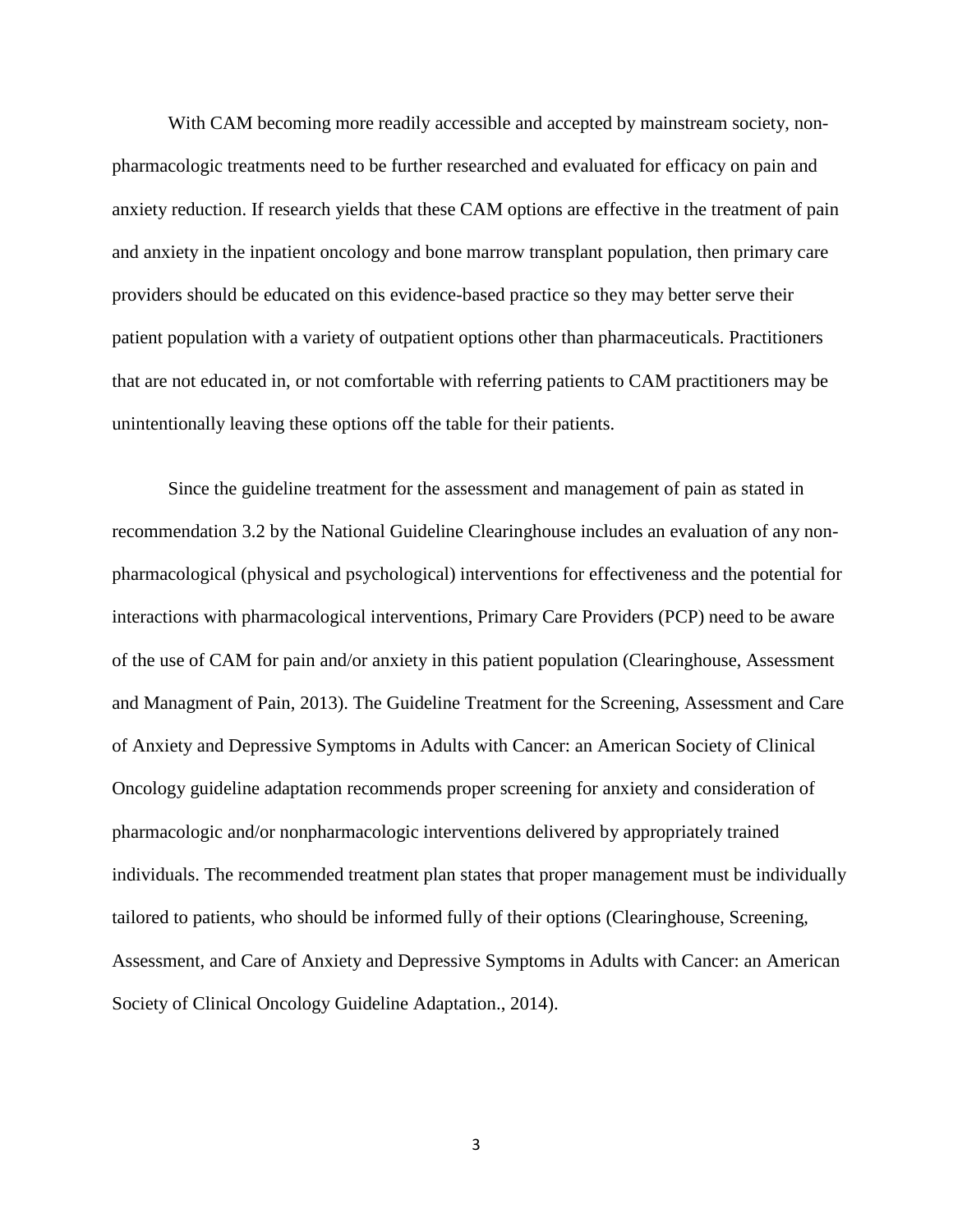Using a multidisciplinary team to maximize the options of treatment is the most desired form of collaborative exploration of treatment options. Practitioners should not only be able to educate their patients about CAM, but also encourage their patients to seek non-pharmacologic options such as CAM if their patients so desire. Anxiety is highly treatable, yet only approximately one-third of patients suffering from anxiety receive treatment (National Institute of Mental Health , 2016).

#### **Background**

Jin Shin Jyutsu (JSJ) is an ancient Japanese healing art that helps to balance the vital energy of the whole person (mind, body and spirit) with a hands-on technique of a non-massage form of shiatsu. JSJ belief states that the human body has its own revitalizing energy that flows up the back and down the front of the body and can become blocked in 26 different places. JSJ theory believes that the blockages occur due to fatigue, tension or illness, and can trap energy in these safety energy locks. The purpose of JSJ is to unblock the trapped energy by harmonizing the flow of energy through the body. JSJ uses fingertips over clothing in certain areas, or the holding of a toe to relieve pain and/or reduce muscle tension to bring release and calmness to the body. JSJ also brings balance to the body's energy, which promotes optimal health and wellbeing, and facilitates the body's own healing capacity (LLC, n.d.). In a 2013 retrospective study using data from 51 cancer participants treated with JSJ for pain and/or stress, 39 were positive for pain and 48 were positive for stress. Pre-session pain scores were 4.0 on a 0-10 scale and post session were reported to average 2.0 on a 0-10 scale. The pre-session stress scores were on average, a 5.7 and post-session dropped to an average of 1.8 (Garrett, 2015).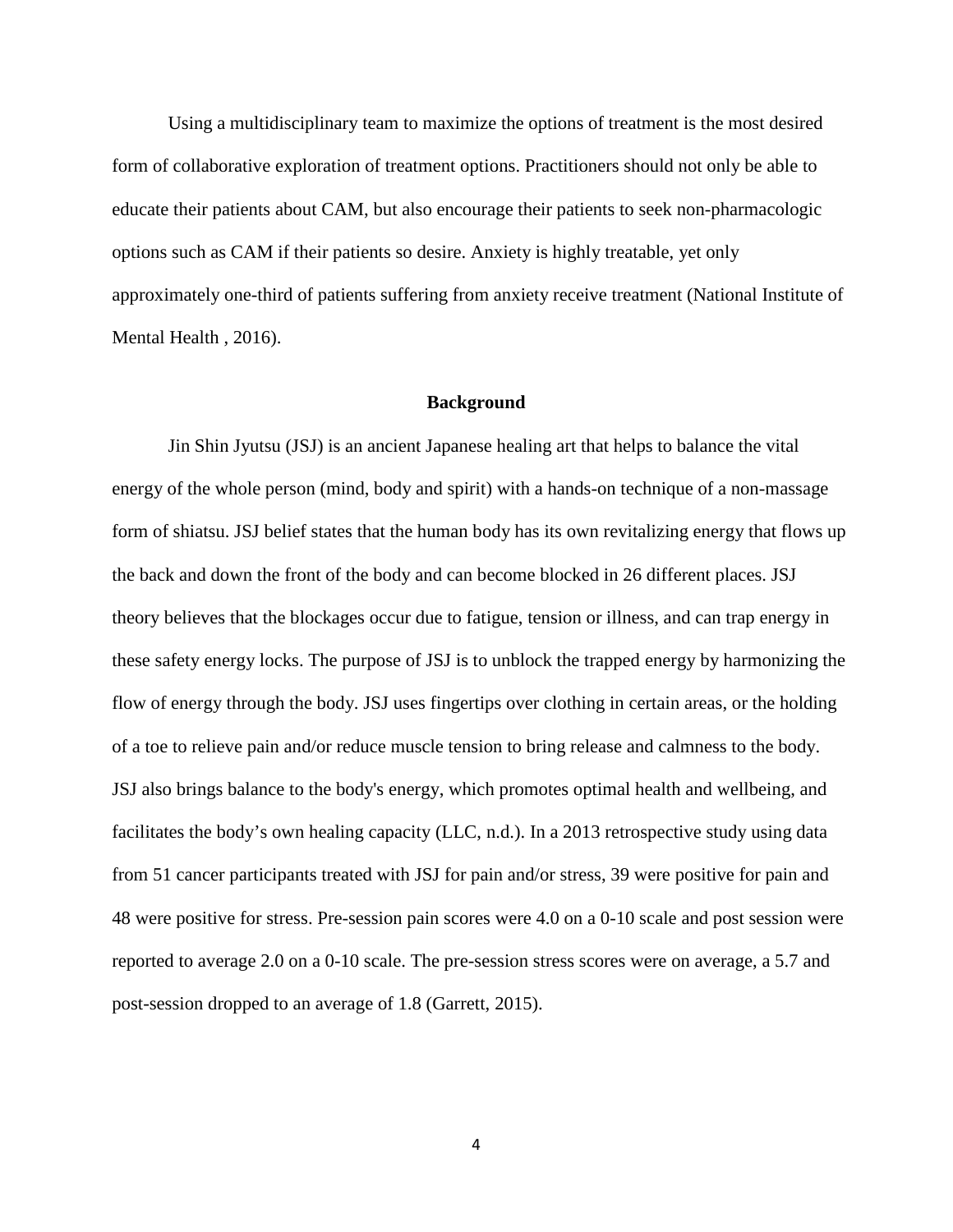Similar to JSJ, but with a more hands-on approach; massage therapy is a group of systematic and scientific manipulations of body tissues performed with the hands of a trained and certified therapist to affect the nervous and muscular systems and improve general circulation (Deng, 2005). In a literature review compiled by Falkensteiner, et al on the use of massage on oncology patients, it was found that five of the six studies examined pain. In four of the five studies, the analgesic effect of massage therapy was measured in oncological patients receiving palliative care. In four of the studies, there was a statistically significant reduction in the amount of pain the patient reported. In addition to the pain-reducing effect of massage therapy, the change from constant pain to intermittent or episodic perception was also measured and found to occur in 14% of the study participants. The effects of massage were also measured to last up to 18 hours and the patients' perception of anxiety decreased statistically significantly immediately after the intervention (Falkensteiner, 2011).

A randomized controlled trial in four United Kingdom cancer centers and one hospice setting tested the effectiveness of supplementing usual supportive care with aromatherapy massage in the management of anxiety and depression in cancer patients. Two hundred eightyeight cancer patients with clinical anxiety and/or depression were referred to complementary therapy services, and then allocated randomly to a course of aromatherapy massage or usual supportive care alone. Patients who received aromatherapy massage had significant improvement in clinical anxiety and/or depression at the 6-week mark, but not the 10-week mark. However, patients receiving aromatherapy massage also described greater improvement in self-reported anxiety at both six and ten weeks post randomization. In this study, aromatherapy massage did not appear to benefit cancer patients' anxiety and/or depression in the long-term, but is was associated with a clinically important benefit up to 2 weeks after the intervention. (Wilkinson, 2007)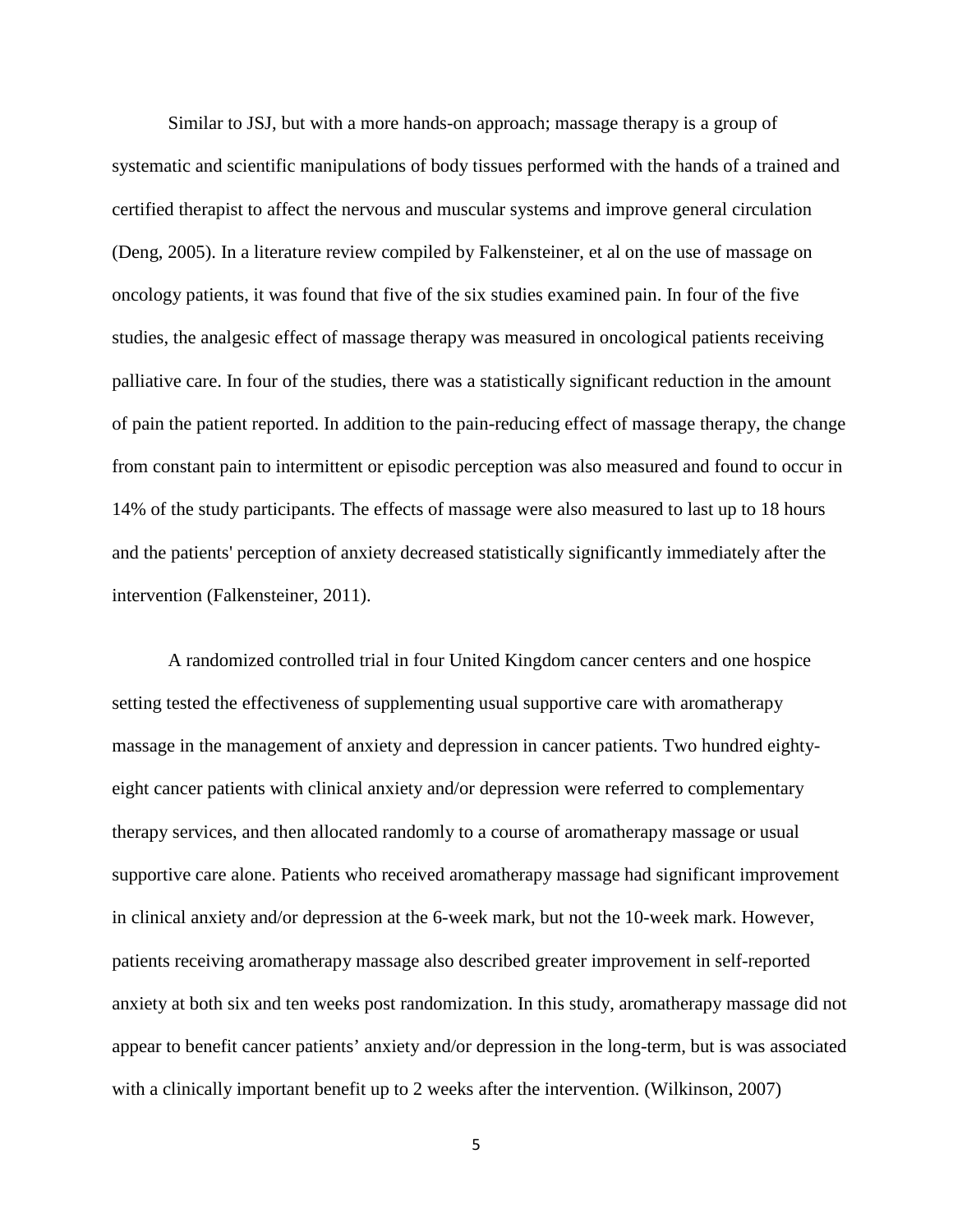The use of essential oils for aroma therapy and treatment for anxiety has become increasingly popular and is often seen used in conjunction with massage therapy. Essential Oils (EOs) are natural occurring compounds found in the seeds, bark, roots, peels, leaves, flowers, stems and other parts of plants. Many aromatherapists found in the United States are also massage therapists. EOs can be applied topically, inhaled or diffused into the air, and have a variety of different symptoms they are said to manage. Each oil is believed to possess different properties that are reported to work for various ailments. EOs can be used alone or in combination, and may require a few weeks of a patient's time to find a blend they feel is good for them, as each person and their reaction to an EO can vary greatly (Bollinger, n.d.).

Very different from the above-mentioned modalities, is narrative therapy. Narrative therapy is a collaborative and non-pathologizing approach to counseling and community work, which centers people as the experts of their own lives. As the patient writes a self-story and as the patient's story evolves, the hope is that the realization that the problem is the problem and not the person as the problem will occur. This therapy allows the patient to look at their life through a third person view rather than a first person's view and helps them to better understand and feel in control of their life, which decreases stress or anxiety (Narrative Therapy Centre of Toronto, n.d.).

#### **Purpose**

The overall goal of this project is to promote integrative medicine by studying the use of CAM on pain and anxiety. According to the available research, CAM can provide pain and anxiety reduction via non-toxic and non-habit-forming interventions. The purpose of this study is to evaluate the efficacy of CAM on pain and/or anxiety reduction in the oncology and bone marrow transplant population at the University of Kentucky Markey Cancer Center.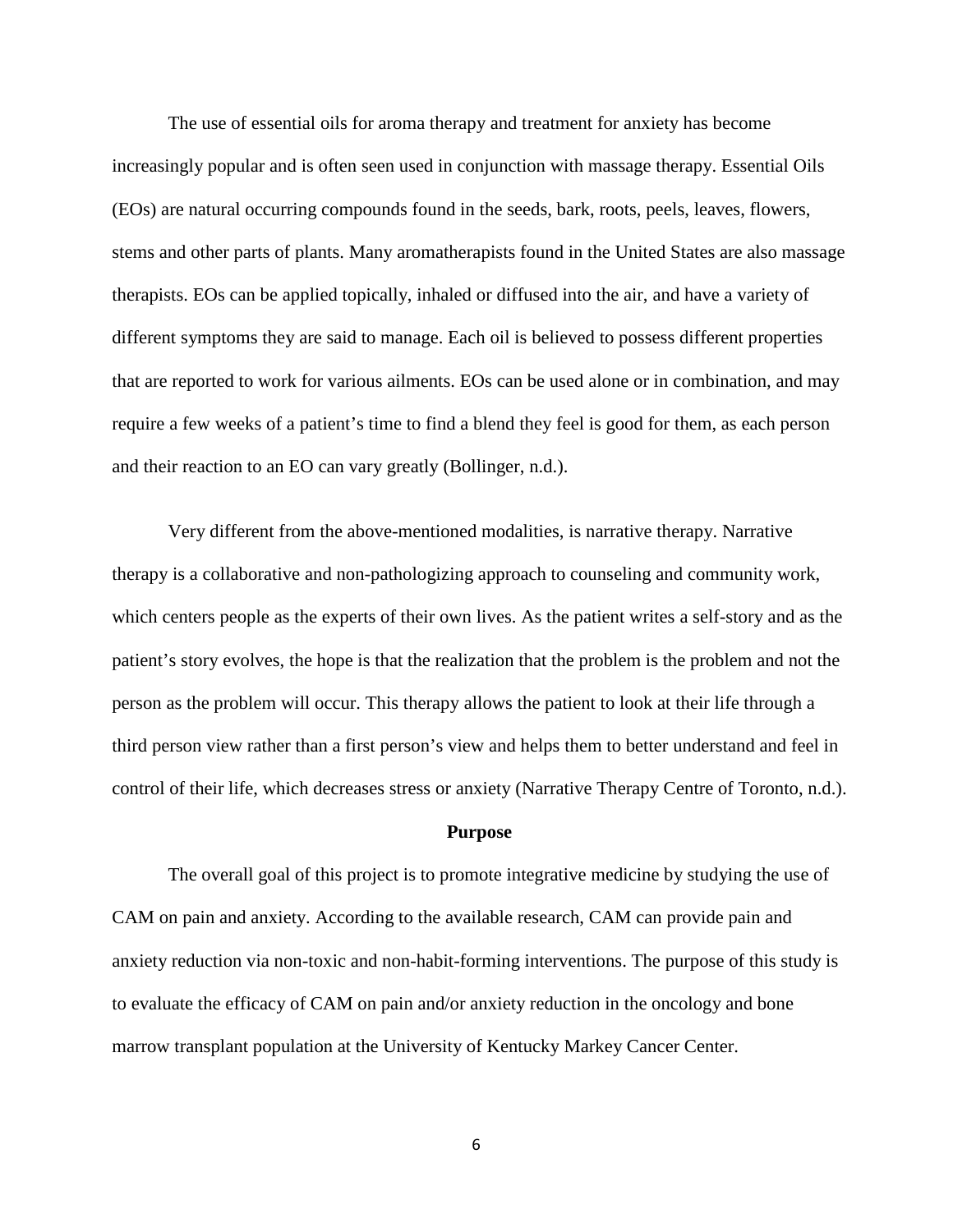#### **Methods**

This study was comprised of a single center, retrospective chart review and was planned to be followed by a comparison study to determine the efficacy of the varied CAM treatments received at the University of Kentucky Markey Cancer Center on reduction of pain and anxiety. At the time of the study, only JSJ had been documented into the electronic medical records (EMR) system. The documentation of Massage Therapy, Aromatherapy, and Narrative Therapy had only been manually documented on paper. It is the goal of the professionals administering the CAM treatments to have the manual documentation entered in the EMR within the next year.

#### **Setting**

The University of Kentucky Markey Cancer Center (MCC) is the site of Kentucky's only National Cancer Institute (NCI)-designated center, offering state-of-the-art cancer care for over 20 years. In addition to being NCI-designated, in August 2017, the U.S. News & World Report named Markey as one of the Top 50 Cancer Centers in the Nation. Available options for cancer care include four Complementary Alternative Medicine (CAM) modalities geared to reduce pain and anxiety. These modalities include: Massage Therapy, JSJ, Aromatherapy and Narrative Medicine. MCC was chosen for this project due to the well-established CAM treatment options already in place and being utilized.

#### **Sample**

The sample consisted of the medical records of 59 patients for the modality of JSJ. There were no electronic documentations for Massage Therapy, Aromatherapy, or Narrative Medicine at the time of the data analysis as these modalities are currently only being manually documented by the providers who hope to enter them into the system in the next year. The patient population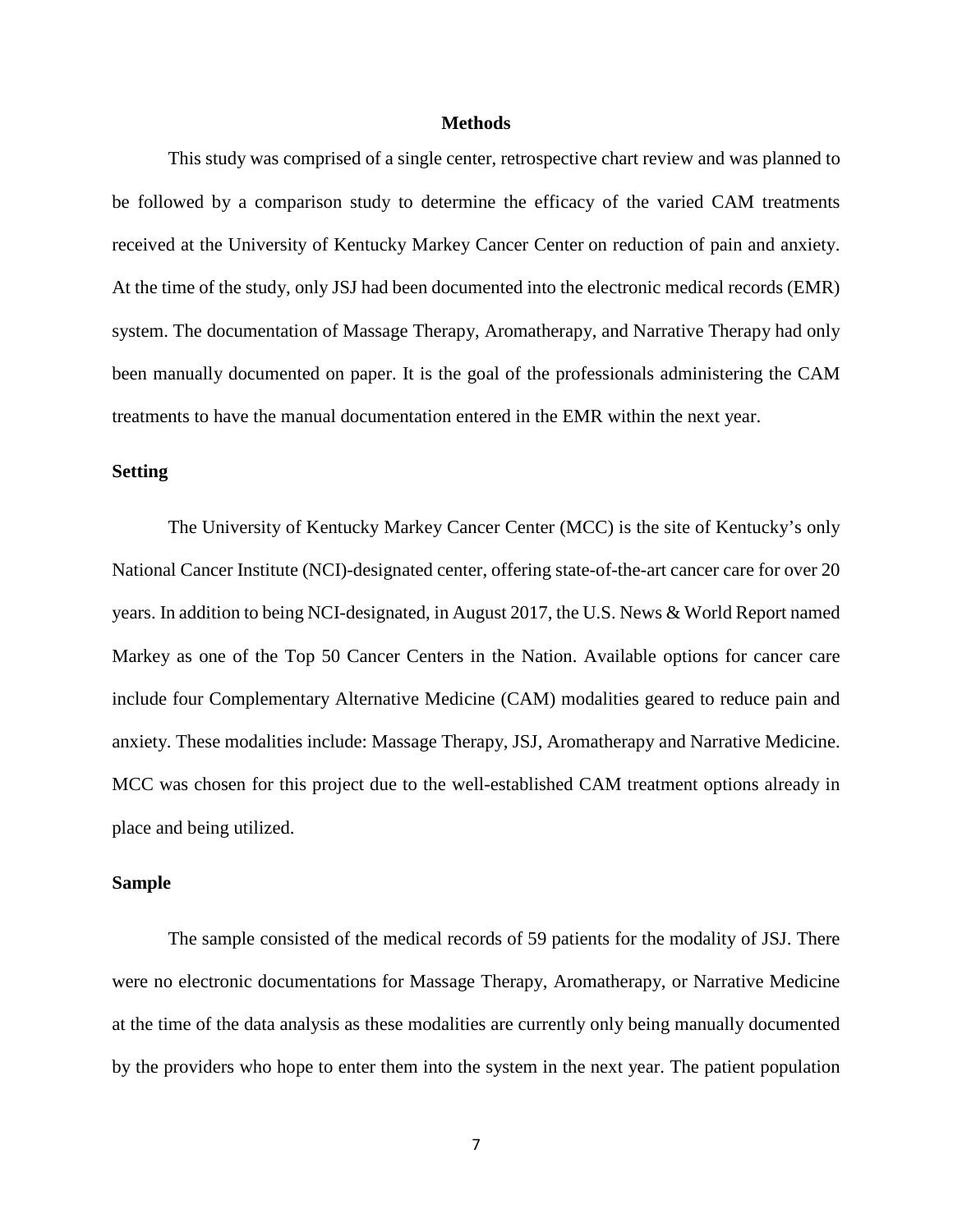of interest included patients diagnosed with the following types of cancer: brain, lung, breast, rectal, renal, leukemia, lymphoma, myeloma, tongue, cervical, larynx, colon and bladder, as well as bone marrow transplant recipients. The records of all patients who met the inclusion criteria between June 2016 and June 2017 were included. Both pre-CAM and post-CAM reported pain and/or anxiety scores were measured. The different modalities were unable to be compared to show which was more effective in the desired outcome, as only one modality was electronically documented.

#### **Features**

**JSJ:** An ancient Japanese healing art that helps to balance the vital energy of the whole person (mind, body, and spirit) with a hands-on technique of a non-massage form of shiatsu. The purpose is to bring balance to the body's energy to promote well-being and facilitate the body's own healing capacity.

**Aromatherapy:** At the time of this data collection all treatments and outcomes were being recorded manually in paper documentation form. The intent to upload data into the EMR in set for the next year.

**Massage:** Systematic and scientific manipulations of body tissues performed with the hands of a trained and certified therapist to affect the nervous and muscular systems and improve general circulation.

**Narrative:** At the time of this data collection all treatments and outcomes were being recorded manually in paper documentation form. The intent to upload data into the EMR in set for the next year.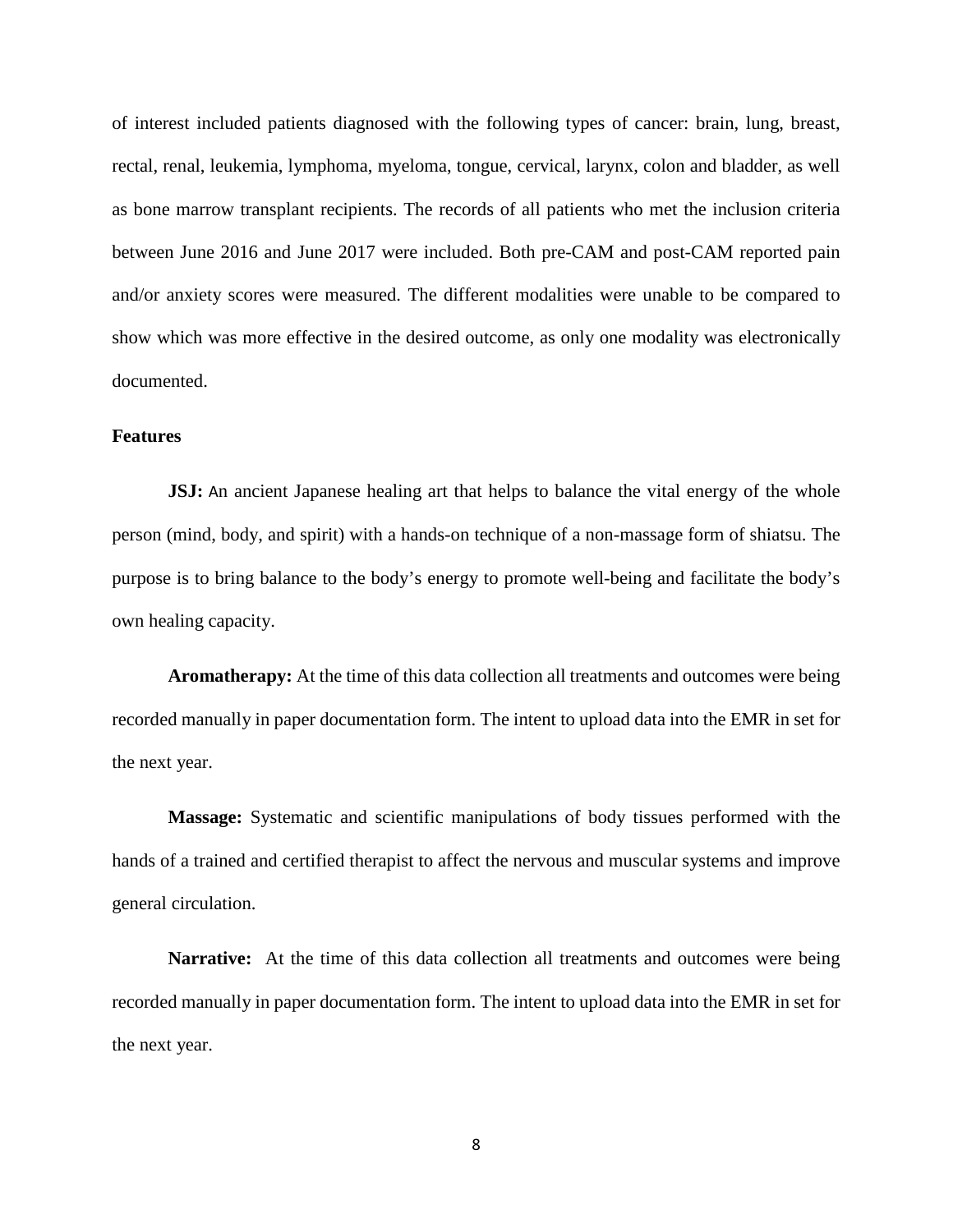#### **Data Collection**

Approvals from the University of Kentucky Institutional Review Board and the Norton Healthcare Office of Research and Administration were obtained prior to the collection of data. This study was based on a retrospective chart review. Patient charts were obtained from the MCC electronic patient database. Charts were identified using the demographic and clinical characteristics of the study sample listed in Table 1. During data collection, patient records were accessed using the patient medical record number, and data was abstracted and transferred to an electronic spreadsheet. Please refer to Table 2 for the paired sample statistics of pain and anxiety before and after CAM treatment.

#### **Data Analysis**

The demographics used in this study included: Age, Race, Sex, and Cancer Type. Cancer types were grouped together and can be viewed in Table 1. A paired t test was run to see if there was a significant decrease in pain as well as anxiety in two observations on the same patient. A Pearson's correlation test was run to see if there was a correlation between age and pain and the degree of change, as well as age and anxiety and the degree of change.

#### **Results**

#### **Pain Level**

Of the 104 JSJ encounters included in this study, 92 (88.5%) reported pain prior to JSJ therapy. Of those 92 encounters the average pre-JSJ pain level on a scale of 0-10 was 4.391 and the average post-JSJ pain level was 2.79. The paired t test was run to see if there was a statistically significant decrease in pain in two observations on the same person. The range of number of encounters was 1-5. The average pain score decreased by 1.6 points and is considered statistically significant and is shown in Table 3.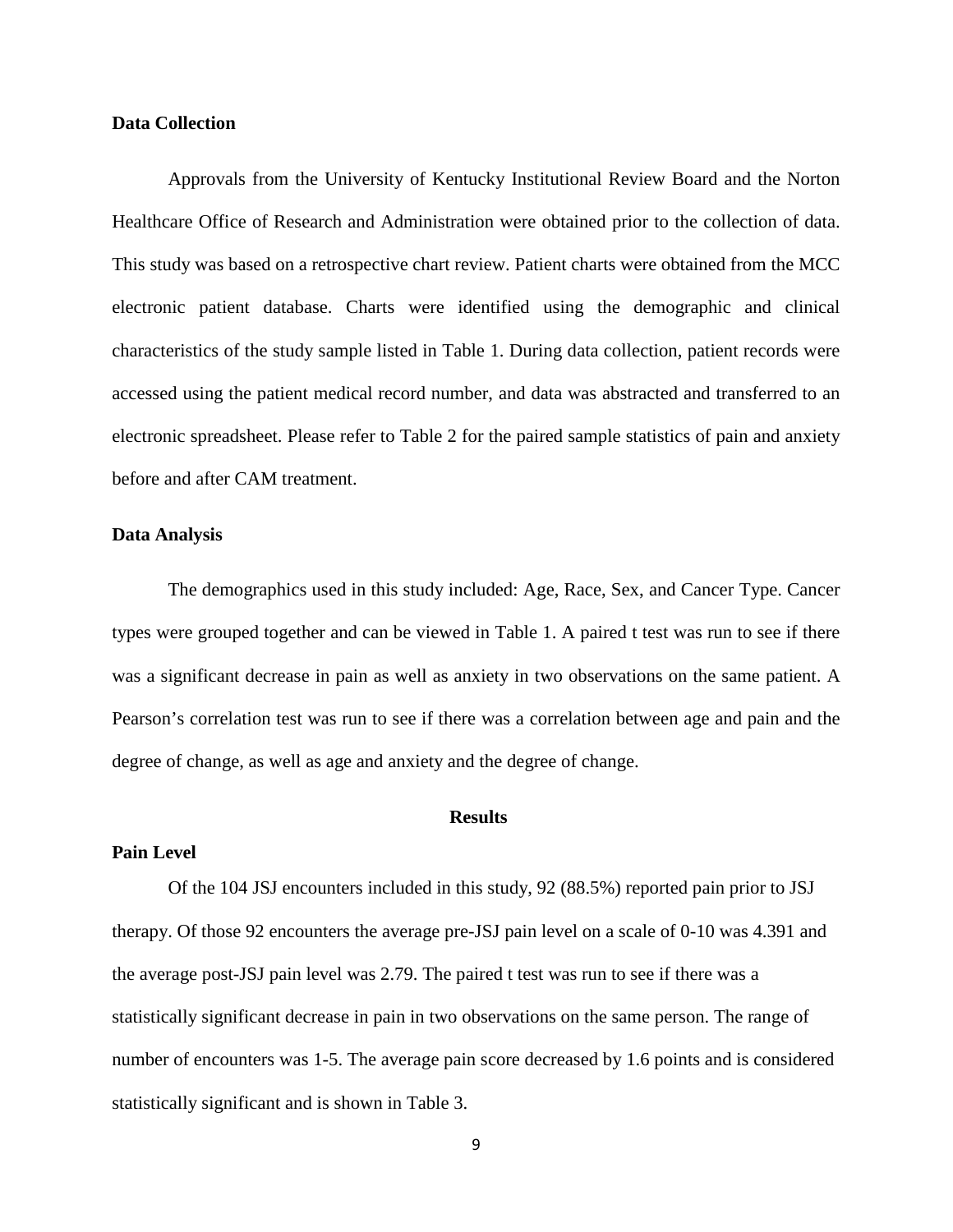#### **Anxiety Level**

Of the 104 JSJ encounters included in this study, 94 (90.4%) reported anxiety prior to JSJ therapy. Of those 94 encounters the average pre-JSJ anxiety level on a scale of 0-10 was 4.63 and the average post-JSJ anxiety level was 2.21. The paired t test was run to see if there was a statically significant decrease in anxiety in two observations on the same person. The range of number of encounters was 1-5. The average anxiety score decreased by 2.4 points and is considered statistically significant and is shown in Table 3. Also, to be noted: out of 104 JSJ encounters, 67 reported both pain and anxiety shown in Figure 2.

#### **Sample Characteristics**

A total of 59 patient charts were reviewed, accounting for 104 JSJ treatments. The mean age was 55.8 years old, with most patients being Caucasian (89.8%) and female (55.9%) and most of cancers were blood cancers (55.9%) as seen in Table 1.

#### **Discussion**

The purpose of this study was to evaluate the efficacy of CAM on pain and/or anxiety reduction in the oncology and bone marrow transplant population. The location for the study was the University of Kentucky's Markey Cancer Center (MCC) in Lexington, Kentucky. The reason for choosing this location was the large, established population of CAM patients. The four modalities of CAM to be assessed were Massage, JSJ, Aromatherapy and Narrative Medicine.

Although the original study was to include all four of the above listed modalities of CAM, only JSJ was included in this study as it was found to be the only modality currently documented in the EMR at MCC. The other three modalities are currently being manually documented with the plan to upload into the EMR in the next year. During the retrospective chart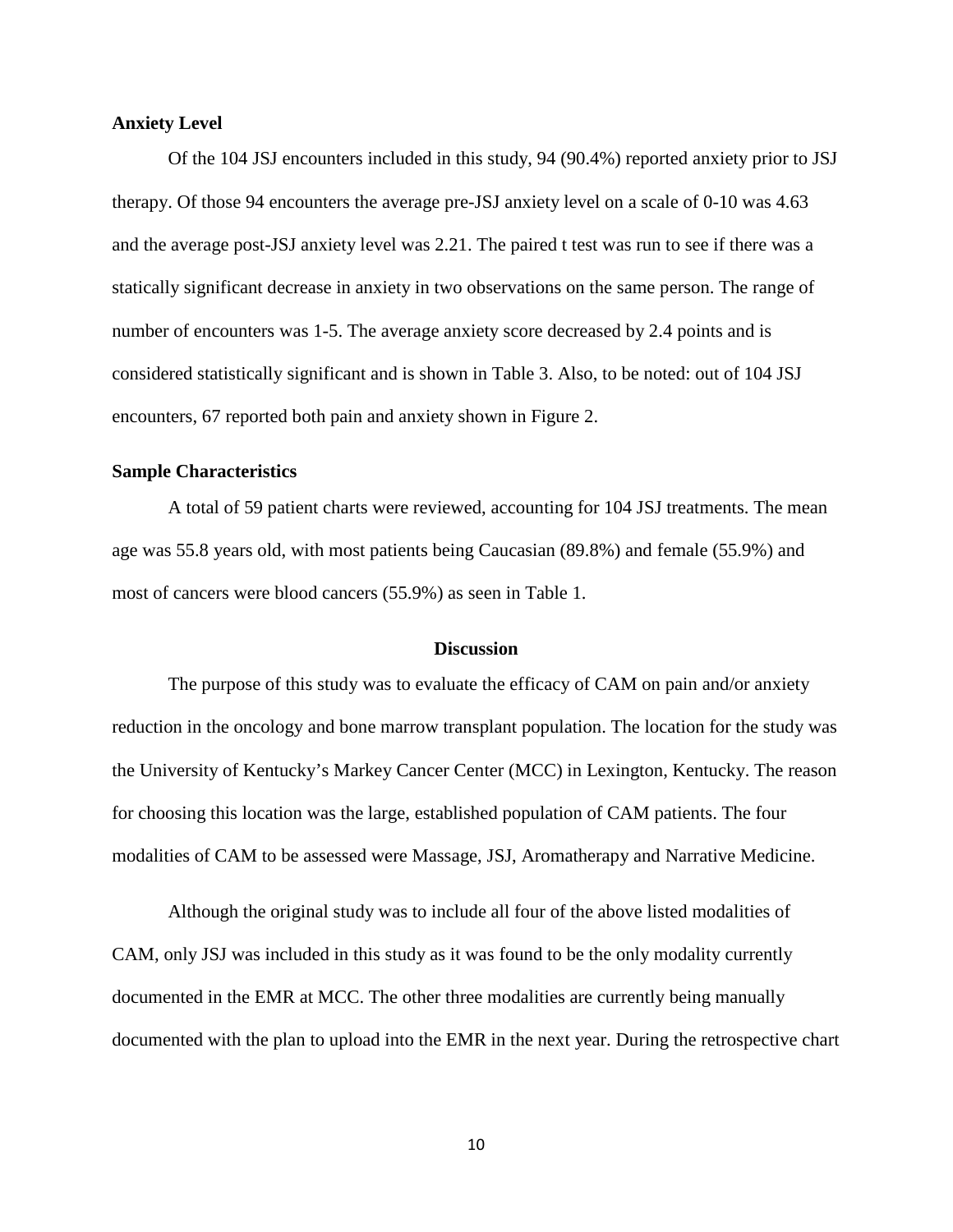review, it was noted that 1.7% of the study sample was part of a vulnerable population. There was no correlation between either sex or age and degree of change in either pain or anxiety.

The data collected show statistically significant reduction in both pain and anxiety via a non-pharmacologic method. With the multiple side effects of pain and anti-anxiety medications, it is reassuring to see that pain and anxiety can be reduced quickly, effectively and without harmful side effects to an already ill and often immunocompromised population.

#### **Limitations and Implications for Future Research**

Several limitations were identified in the design of this study. Due to the retrospective aspect of the chart review, there was no way to verify reported results. The major limitations for this study were: the study occurred at a single center with a small population, there was a lack of electronic documentation on three of the four modalities and there was a lack of tracking for outpatient use of pharmaceuticals for pain and/or anxiety.

Implication for future research includes teaching classes on JSJ self-holds for patients/family members. This would allow them to utilize the CAM for pain or anxiety at their convenience when not able to ask for JSJ treatment from a provider. The majority of CAM techniques can be modified for self-use. CAM has minimal risk and can be used as standalone therapy or in conjunction with pharmacological interventions.

Tracking patient controlled analgesic pump use for 24 hours before and after JSJ treatment for pain could be an effective and quick way to measure efficacy of CAM. If this shows a decrease in pain medication it could help decrease the addiction and misuse of narcotics. The tracking of pharmaceutical use of as needed pain and anxiety medications in the inpatient setting could be looked at more in depth. This would occur through the EMR and would give a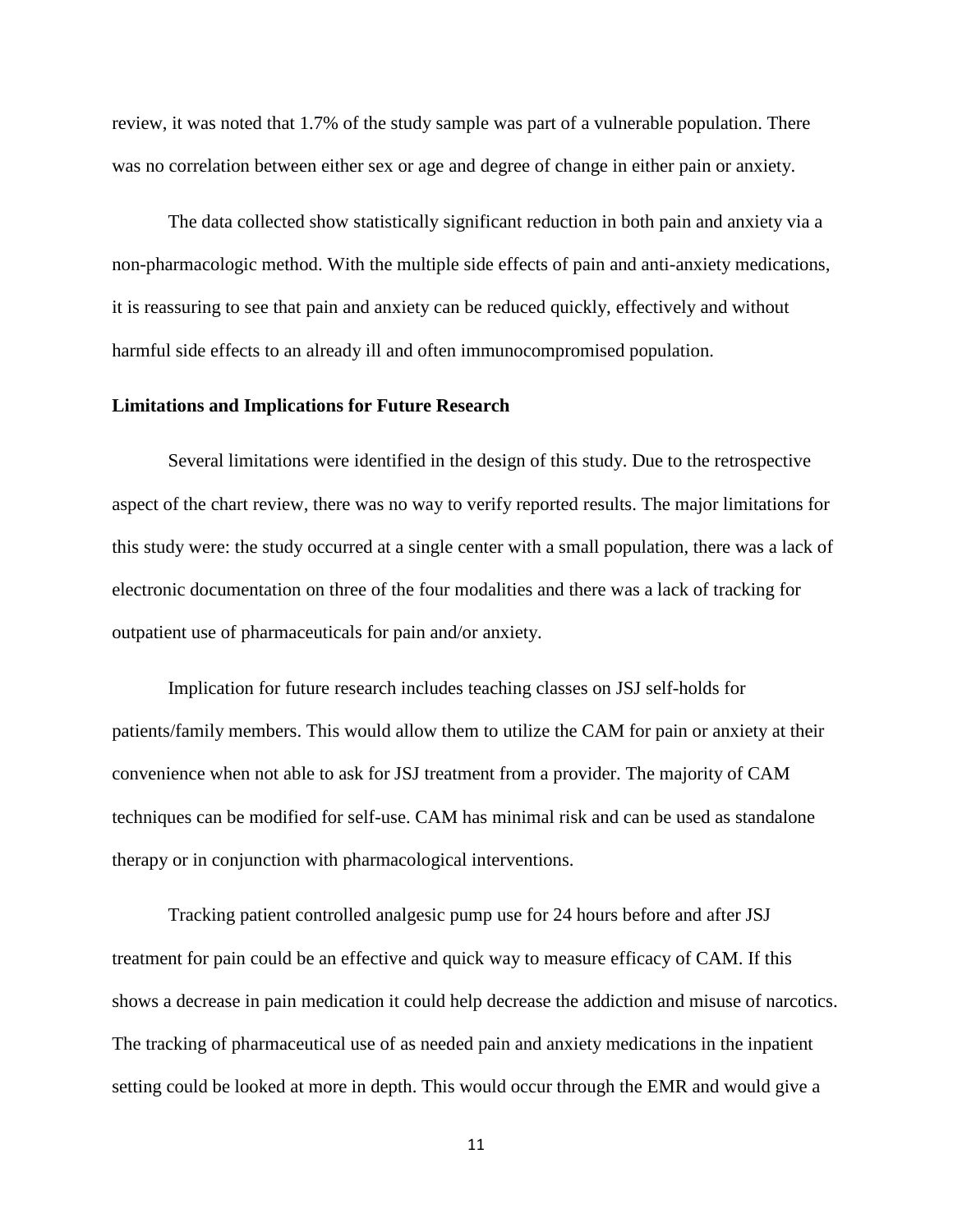clear view of efficacy of CAM versus pharmaceutical use for pain and anxiety reduction. This could also be done in the outpatient setting through medication logs, self-reported documentation and through the state's electronic scheduled prescription reporting system.

#### **Conclusion**

The purpose of this study was to promote integrative medicine by studying the efficacy of CAM on pain and/or anxiety. During the selected year of encounters of retrospective charts that were reviewed, both pain and anxiety showed a statistically significant decrease. This decrease in both pain and anxiety was directly attributed to the CAM methodology of JSJ. The ability to significantly reduce pain and anxiety in a holistic, non-pharmaceutical manner calls for a broader education for both patients and providers. The promotion of integrative medicine is evidence based and should emphasize a multi-disciplinary team approach for the patient's overall health and wellbeing. It could be deduced from the results of this study that continued efforts of CAM use can be effective to reduce pain and anxiety. This could be crucial in helping with the current epidemic of abuse and addiction that is plaguing this country, especially in major cities. This decrease may be seen in strength and/or frequency of dose for both pain and anti-anxiety medications.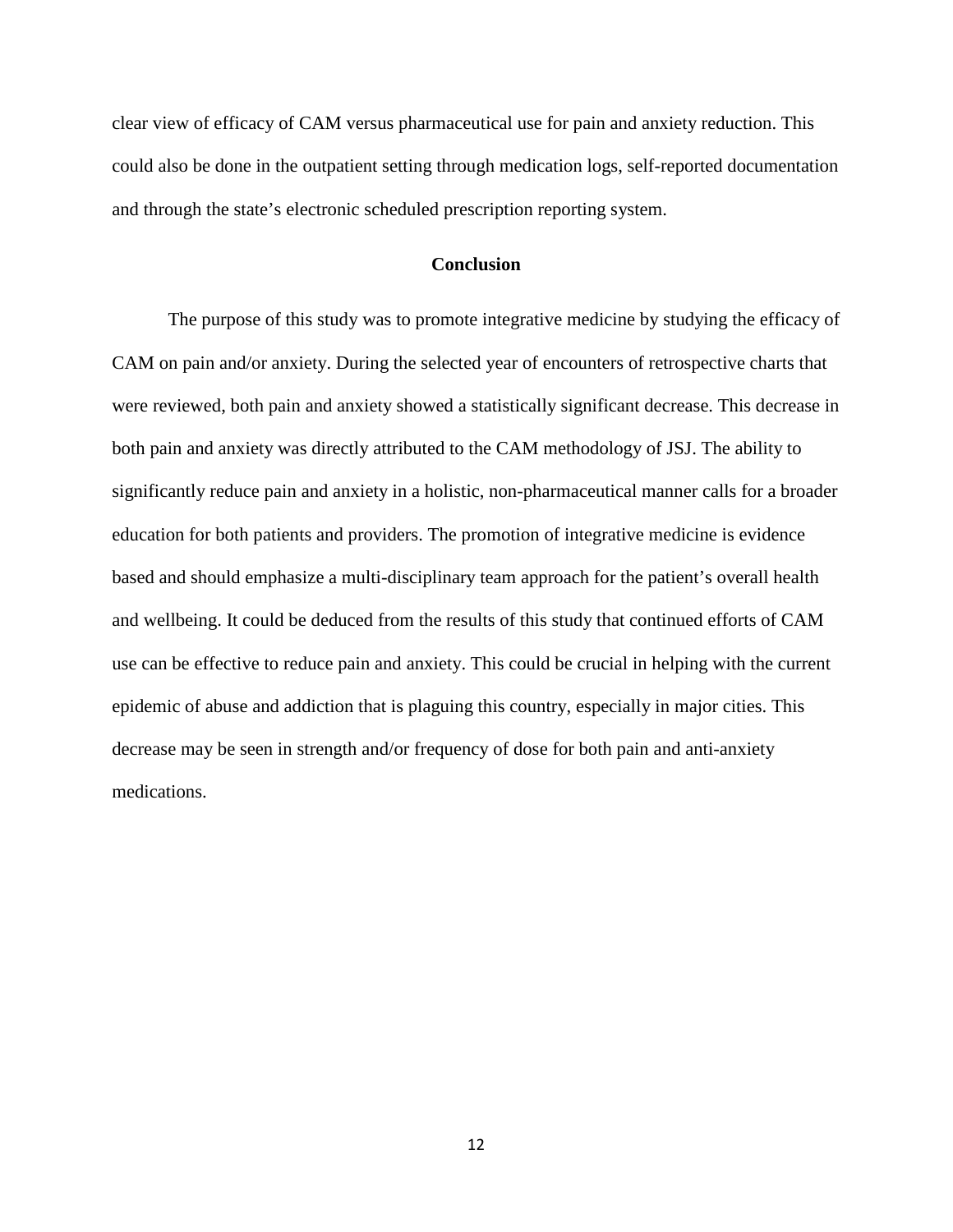#### **References**

- Barnes, P. M. (2008). *Complementary and Alternative Medicine Use Among Adults and Children: United States, 2007.* National Health Statistics Report.
- Bollinger, T. (n.d.). *Essential Oils, Aromatherapy and Cancer* . Retrieved from The Truth About Cancer: https://thetruthaboutcancer.com/essential-oils-aromatherapy-cancer/

Clearinghouse, N. G. (2013, December). *Assessment and Managment of Pain*. Retrieved 2017, from Agency for Healthcare Research and Quality: https://www.guideline.gov/summaries/summary/47796/assessment-and-management-ofpain?q=pain+managment

- Clearinghouse, N. G. (2014, May). *Screening, Assessment, and Care of Anxiety and Depressive Symptoms in Adults with Cancer: an American Society of Clinical Oncology Guideline Adaptation.* Retrieved 2017, from Agency for Healthcare Research and Qualtiy: https://www.guideline.gov/summaries/summary/48685/screening-assessment-and-careof-anxiety-and-depressive-symptoms-in-adults-with-cancer-an-american-society-ofclinical-oncology-guideline-adaptation?q=pain+related+anxiety
- Deng, G. C. (2005, March). Integrative Oncology: Complementary Therapies for Pain, Anxiety, and Mood Disturbance. (M. 2005, Ed.) *CA: A Cancer Journal for Clinicians, 55*(2), 109– 116 . doi:10.3322/canjclin.55.2.109
- Falkensteiner, M. M. (2011). The Use of Massage Therapy for Reducing Pain, Anxiety, and Depression in Oncological Palliative Care Patients: A Narrative Review of the Literature.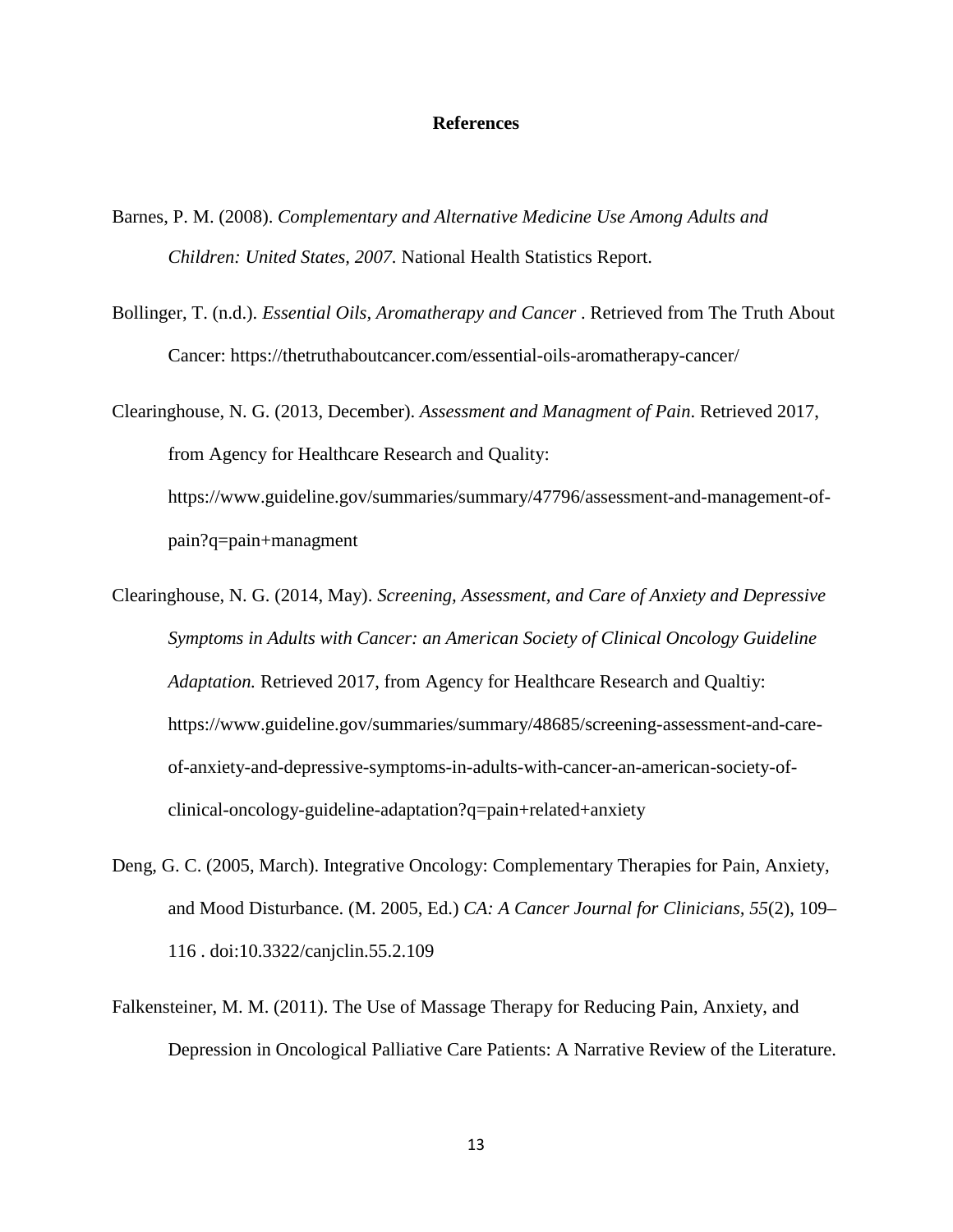*ISRN Nursing*. Retrieved from

http://search.proquest.com.ezproxy.uky.edu/docview/922785102?

- Flannery, M., Love, M., Pearce, K., Luan, J., & Elder, W. (2006, Jan/Feb). Communication About Complementary and Alternative Medicine: Perspectives of Primary Care Conditions. *Alternative Therapies, 12*(1), 56-62.
- Garrett, N. (2015). *2013 Jin Shin Jyutsu® Patient Response.* DNP Projects., University of Kentucky, School of Nursing, Lexington.
- Geisler, C. e. (2014). Nurse Practitioner Knowledge, Use, and Referral of Complementary/ Alternative Therapies. *Journal of the American Association of Nurse Practitioners*(27), 380-388.
- LLC, H. N. (n.d.). Retrieved from What is Holistic : http://whatisholistic.com/definitions/jin\_shin\_jyutsu
- *Narrative Therapy Centre of Toronto*. (n.d.). Retrieved from http://narrativetherapycentre.com/narrative.html
- *National Institute of Mental Health* . (2016, March). Retrieved from Anxiety Disorders: http://www.nimh.nih.gov/health/topics/anxiety-disorders/index.shtml
- Wilkinson, S. L. (2007, February). Effectiveness of Aromatherapy Massage in the Management of Anxiety and Depression in Patients With Cancer: A Multicenter Randomized Controlled Trial. *Journal of Clinical Oncology, 25*(5), 532-539. doi:DOI: 10.1200/JCO.2006.08.9987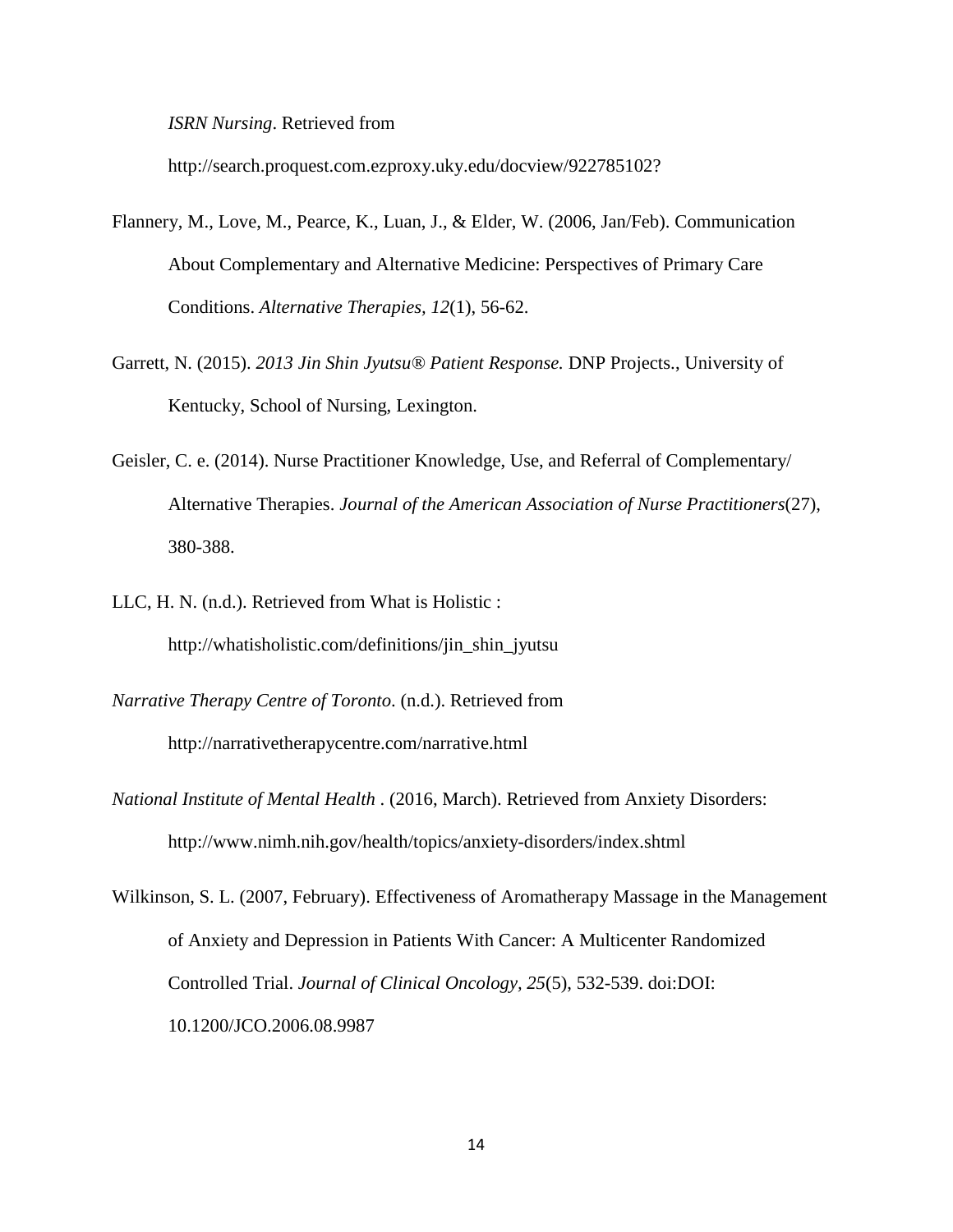|                                      | Mean $(SD)$ or $n$ $(\%)$ |  |  |  |
|--------------------------------------|---------------------------|--|--|--|
| Age                                  | 55.88 (13.38)             |  |  |  |
| Gender                               |                           |  |  |  |
| Female                               | 33 (55.9%)                |  |  |  |
| Male                                 | 26 (44.1%)                |  |  |  |
| Race                                 |                           |  |  |  |
| Caucasian                            | 53 (89.8%)                |  |  |  |
| African American                     | 3(5.1%)                   |  |  |  |
| Asian                                | 1(1.7%)                   |  |  |  |
| American Indian/Native Alaskan       | 1(1.7%)                   |  |  |  |
| Hispanic                             | 1(1.7%)                   |  |  |  |
| Diagnosis                            |                           |  |  |  |
| Lymphoma, Leukemia, AML, ALL (Blood) | 33 (55.9%)                |  |  |  |
| GI/GU                                | 7 (11.9%)                 |  |  |  |
| Lung/Brain                           | 5(8.5%)                   |  |  |  |
| <b>Breast</b>                        | 5(8.5%)                   |  |  |  |
| Larynx/Tongue                        | 3(5.1%)                   |  |  |  |
| <b>Brain</b>                         | 1(1.7%)                   |  |  |  |
| Carcinoid                            | 1(1.7%)                   |  |  |  |
| Liver                                | 1(1.7%)                   |  |  |  |
| Melanoma                             | 1(1.7%)                   |  |  |  |
| Thoracic                             | 1(1.7%)                   |  |  |  |
| Adenocarcinoma                       | 1(1.7%)                   |  |  |  |

Table 1. Demographic and clinical characteristics of the study sample (N=)

| Table 2. Paired Samples Statistics of pain and anxiety before and after CAM treatment |  |  |  |  |
|---------------------------------------------------------------------------------------|--|--|--|--|
|---------------------------------------------------------------------------------------|--|--|--|--|

|          |                  | Mean  | N  | Std. Deviation | Std. Error Mean |  |
|----------|------------------|-------|----|----------------|-----------------|--|
| l Pair 1 | Pre-CAM Pain     | 4.391 | 87 | 2.9819         | .3197           |  |
|          | Post-CAM Pain    | 2.79  | 87 | 2.557          | .274            |  |
| Pair 2   | Pre-CAM Anxiety  | 4.63  | 86 | 2.782          | .300            |  |
|          | Post-CAM Anxiety | 2.21  | 86 | 2.076          | .224            |  |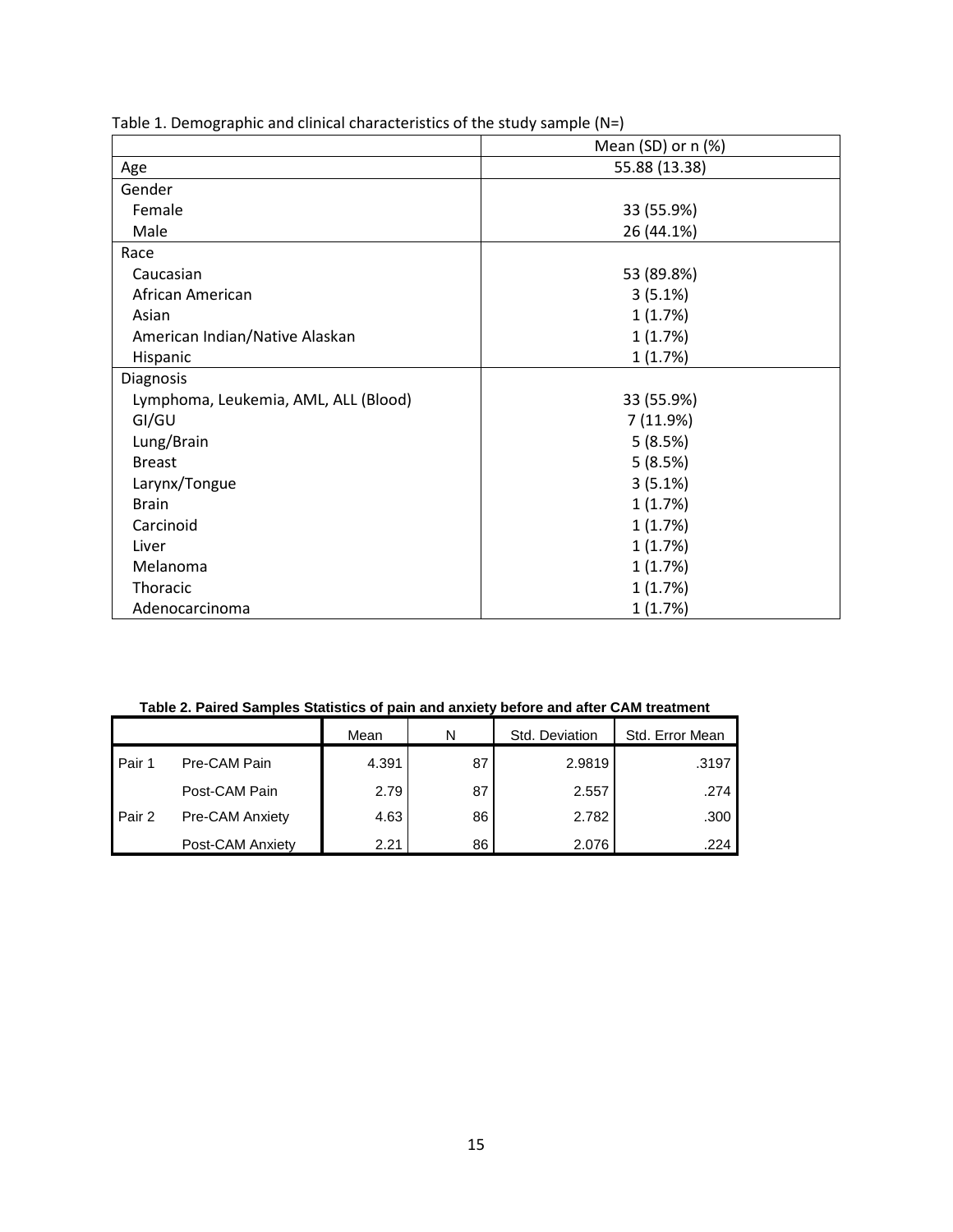|        | .<br><b>Paired Differences</b>        |       |                |                 |                                              |        |        |    |                 |
|--------|---------------------------------------|-------|----------------|-----------------|----------------------------------------------|--------|--------|----|-----------------|
|        |                                       |       |                |                 | 95% Confidence Interval of the<br>Difference |        |        |    |                 |
|        |                                       | Mean  | Std. Deviation | Std. Error Mean | Lower                                        | Upper  |        | df | Sig. (2-tailed) |
| Pair 1 | Pre-CAM Pain - Post-CAM               | .5977 | 1.4821         | 1589            | 1.2818                                       | 1.9136 | 10.055 | 86 | .000            |
|        | Pain                                  |       |                |                 |                                              |        |        |    |                 |
| Pair 2 | Pre-CAM Anxiety - Post-CAM<br>Anxiety | 2.419 | 1.662          | .179            | 2.062                                        | 2.775  | 13.491 | 85 | .000            |

#### **Table 3. Paired Samples Test**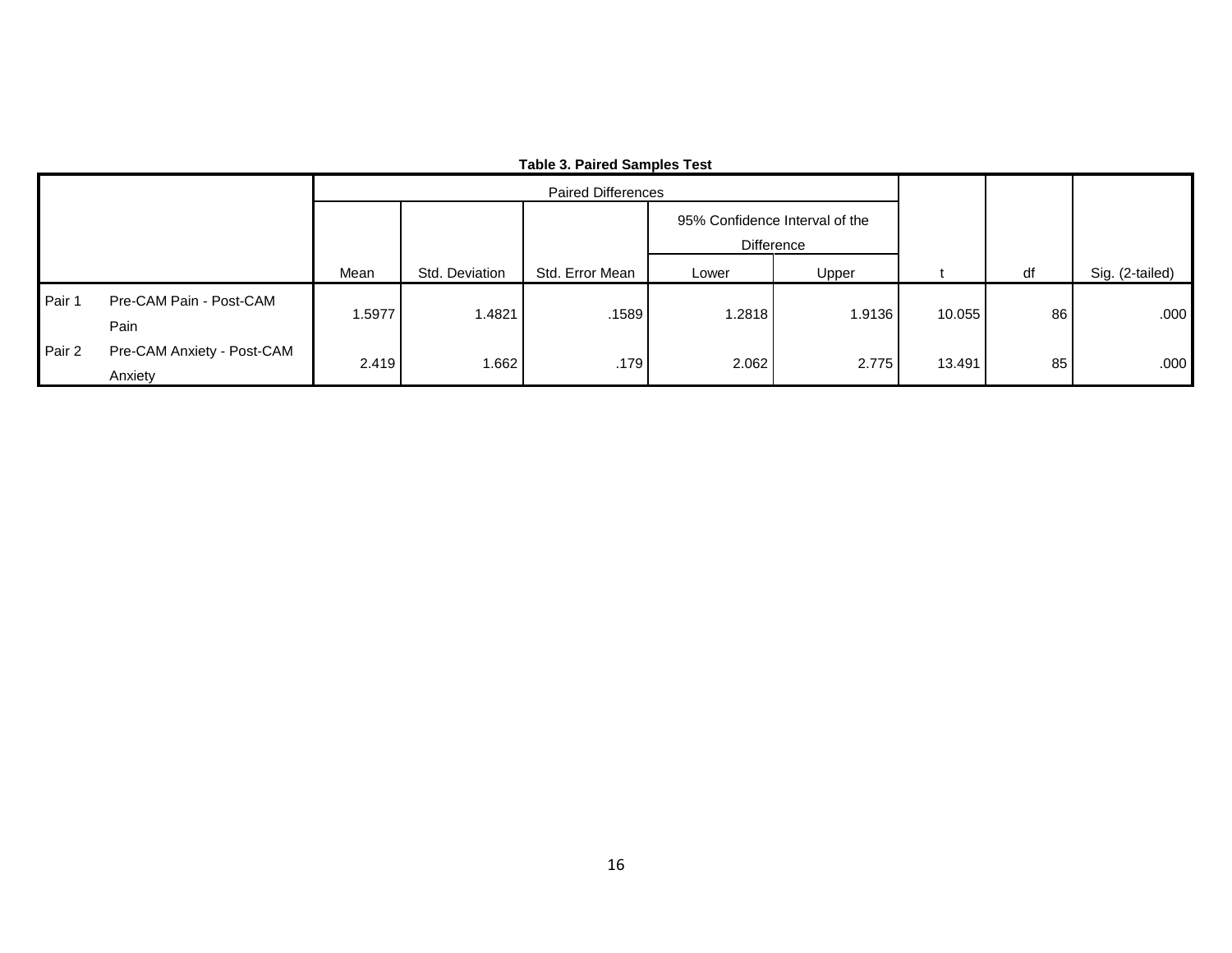

Figure 1. Comparison of pain and anxiety before and after JSJ treatment. (Average pre-JSJ pain score 4.4 post-JSJ pain score 2.8. Average pre-JSJ anxiety score 4.6, post-JSJ score 2.2)